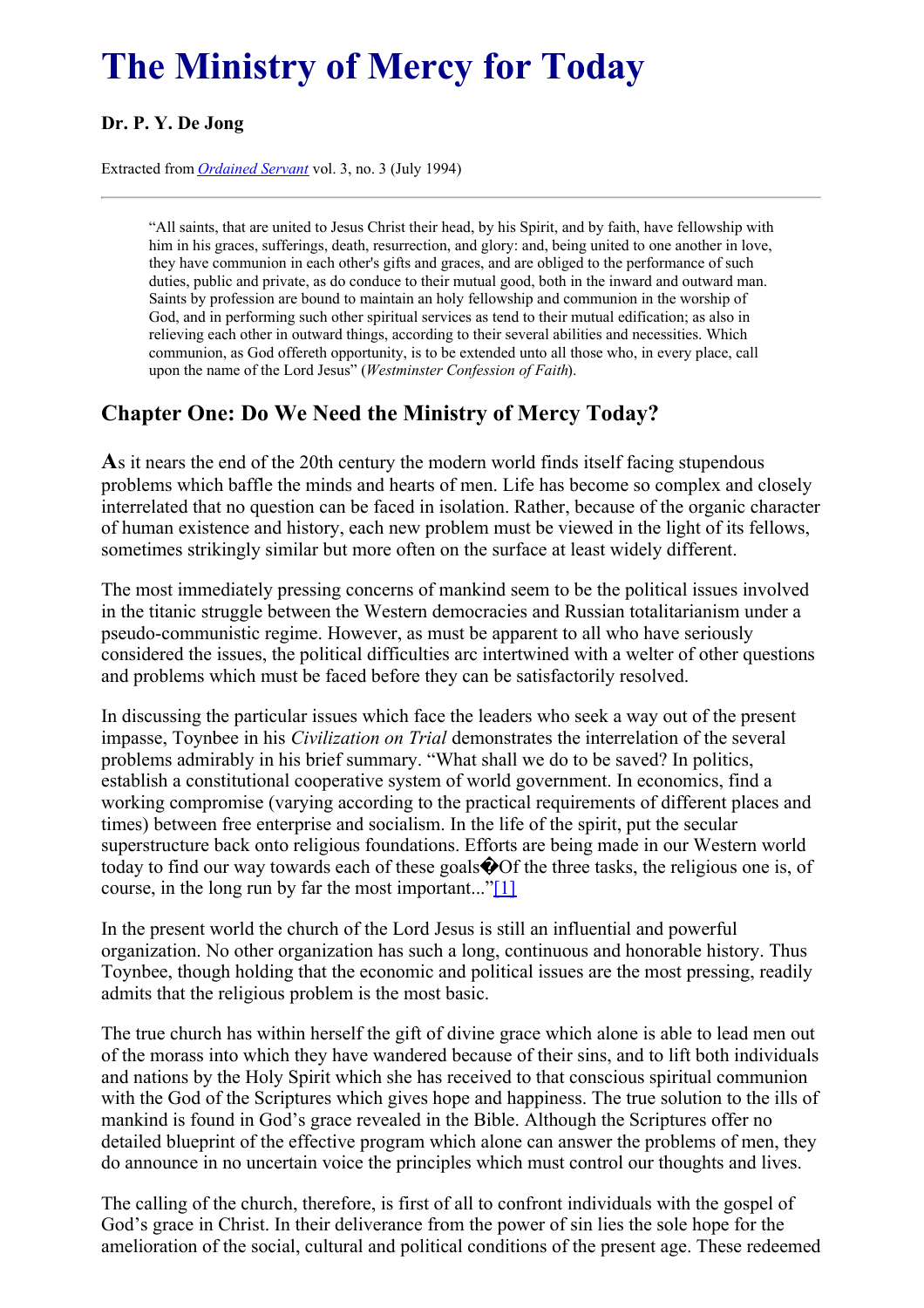individuals, embraced in the fellowship of the church by baptism and profession, constitute the new humanity. And that new humanity is the proving-ground for the effectiveness of the social program of the gospel. To them the church gives leadership for all of life.

The church therefore has much to say also on economic issues. Because she firmly believes the basic principles of Scripture, she affirms that no adequate answer to the economic ills of society can be given without a humble recognition of the sovereign Lordship of Christ and the need of His redeeming grace. Thus her members interest themselves both in developing a more realistic, effective and spiritual approach to basic economic problems, and in ameliorating the conditions of those who suffer because of the inequalities and injustices of life. Contrary to the criticism of many of her opponents, she is very much concerned with the physical life of man. Believing that God in Christ has redeemed the bodies as well as the souls of men, she stresses the need of working toward the improvement of those distressful conditions which make men suffer.

In the church which strives to do her work faithfully and obediently, no new organization is necessary to witness to the redeeming power of the gospel for the whole life of man.

(1) The church is commissioned first of all to proclaim the glad tidings that in Christ is a full salvation for body and soul, for time and eternity. For this work she has received from her Glorified Head the apostles and *preachers to whom has been committed the ministry of reconciliation*.

(2) Furthermore, her life must be regulated in all its details according to the teachings of His Word. To assist her in this there has been instituted *the ministry of government represented by the elders* who are to be appointed in every congregation.

(3) And finally, to make more effective already in this life the law of perfect love in word and deed by ameliorating such rampant results of sin as poverty, sickness and distress, she has received *the ministry of mercy which comes to expression in the loving service of the deacons* without whose presence no congregation is completely organized according to the Scriptural pattern.

With the nature, task and effective execution of that ministry of mercy in the churches we are now to concern ourselves.

\* \* \* \* \*

The actuality of the subject of diaconal service in the churches in these mid-century years cannot be easily overestimated by those who are intimately acquainted with the life of Christ's church today.

Four trends which impinge on the life of the church ought to be reviewed briefly. In them the diaconate should recognize a rising challenge to their place and effectiveness in the life of the churches as "the salt of the earth and the light of the world."

(1) *One of the undeniable characteristics of the church today is her growing concern with herself*. Since the leaders of men have placed her largely on the defensive in our modern culture, she has learned the art of introspection by which she has somewhat better been able to evaluate her worth and work.

<span id="page-1-0"></span>Someone has aptly remarked that "the great unsolved problem of Protestant theology is the problem of the Church.["\[2\]](#page-0-0) Insofar as this is true, the church can only blame herself. Too long has she either wandered around in a confused welter of conflicting theories or else withdrawn with the weary dignity of an enfeebled grandam to the sidelines of the conflict which is raging today. We ought to be deeply grateful that out of the Oxford conference of 1937 there has come for many a new evaluation of her place and duty summed up in the statement, "Let the Church be the Church." Since that day no end of writers have tuned their instruments to this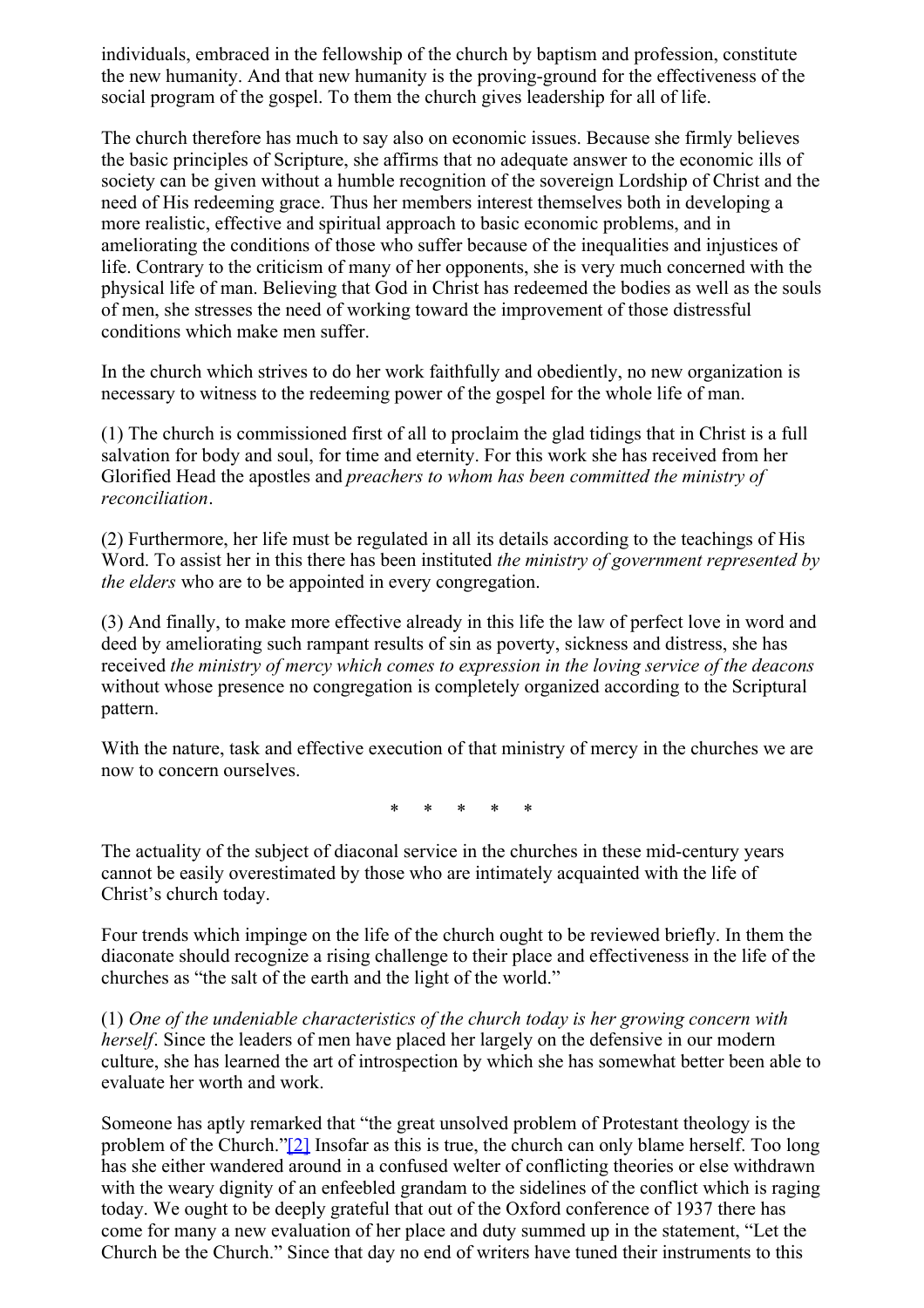pitch. On the Continent, in Great Britain and even on this side of the sea leading theologians have tried to implement this position with a clear-cut presentation of what the church may and may not do. Quite generally they have agreed that the church has failed in her calling because she brought the word of man instead of the Word of God. By allowing herself to become the sounding-board of the latest man-made theories she has stifled the gospel of sovereign grace. Her only hope together with the last best hope of the world, so many of the outstanding leaders claim, lies in a renewed consciousness of her prophetic calling. If the church is to be truly the church, she must return to her job of preaching.

Although this emphasis on her "prophetic role" was a good corrective for the vague "social gospel" which has been in vogue for some decades, the new position on the church's calling is too limited in its scope. It is true that the church is called upon to give "birth to an adequate theology as the fruit of her insistence on a complete reorientation of the mind and will towards God." However, too great a restriction is placed on the calling of the church when it is affirmed, "But the chief concern of the Church now as ever is not to transform the conditions in which men live, for that must largely be done by secular organizations inspired by the Christian spirit, but the regeneration of men themselves."[\[3\]](#page-0-0)

<span id="page-2-0"></span>Much as we appreciate this return to a more clear-cut appreciation of the uniqueness of the church's contribution in our present-day cultural crisis, we maintain that much more ought to be expected of the church than preaching—foundational and fundamental as this truly is. The Holy Spirit does not "create the creators of a new civilization" in a vacuum. They are born into the family of God, the redeemed humanity that knows and loves and seeks to do the will of the Father in all things. This new humanity, which is the spiritual body of which Jesus Christ is Head, must be disciplined by the Word, so that not only the Christian individual but also the collective life of the Christian community reflects the will of God. And to give expression to that life of God-centered and God-glorifying service she is to be guided by the ministers of mercy, the deacons, who according to the Scripture are among her permanent officers.

Of great significance to a proper understanding of the nature and importance of the diaconate has been the study of this phase of the church's early life undertaken by many scholars during the past seventy or eighty years. The first contribution of note was Dr. Lightfoot's *Essay on the Christian Ministry*, written in 1868, which appeared in his *Commentary on the Epistle to the Philippians*. His estimate of the offices in the early churches was widely accepted by competent scholars in England and Germany, until Dr. Hatch published his celebrated Bampton Lectures in 1881[.\[4\]](#page-0-0)

<span id="page-2-2"></span><span id="page-2-1"></span>His opposition to the theories of Lightfoot and others gave rise to a very fruitful series of discussions. In England Sir. William Ramsay furnished new insights based on his archaeological discoveries in several erudite works[.\[5\]](#page-0-0) Thomas M. Lindsay presented his conclusions in *The Church and the Ministry in the Early Centuries*, in which the controversy about office-bearers in the primitive churches was carefully sketched and evaluated[.\[6\]](#page-0-0) Since then the discussions have been carried forward with but few intermissions.

<span id="page-2-3"></span>This material is particularly useful for our investigation. For surely if the diaconate is to receive a worthy place in the life of the church today, it ought to be demonstrated that this ministry is properly part of the well-organized congregation. Only when thoroughly convinced that the "priestly" function is as much a part of the church's divine calling today as the "prophetic" will we be able both to defend the legitimacy of the diaconate and to outline in a measure the spiritual contribution which it should make.

#### <span id="page-2-4"></span>(2) *Particularly necessary does a careful study of the ministry of mercy in the churches appear, when we take note of the appalling secularization of the present world-order.*[\[7\]](#page-0-0)

For many centuries the church was the dominant institution in the Western world. During the Middle Ages this was effected largely through the closely-knit organization of the Roman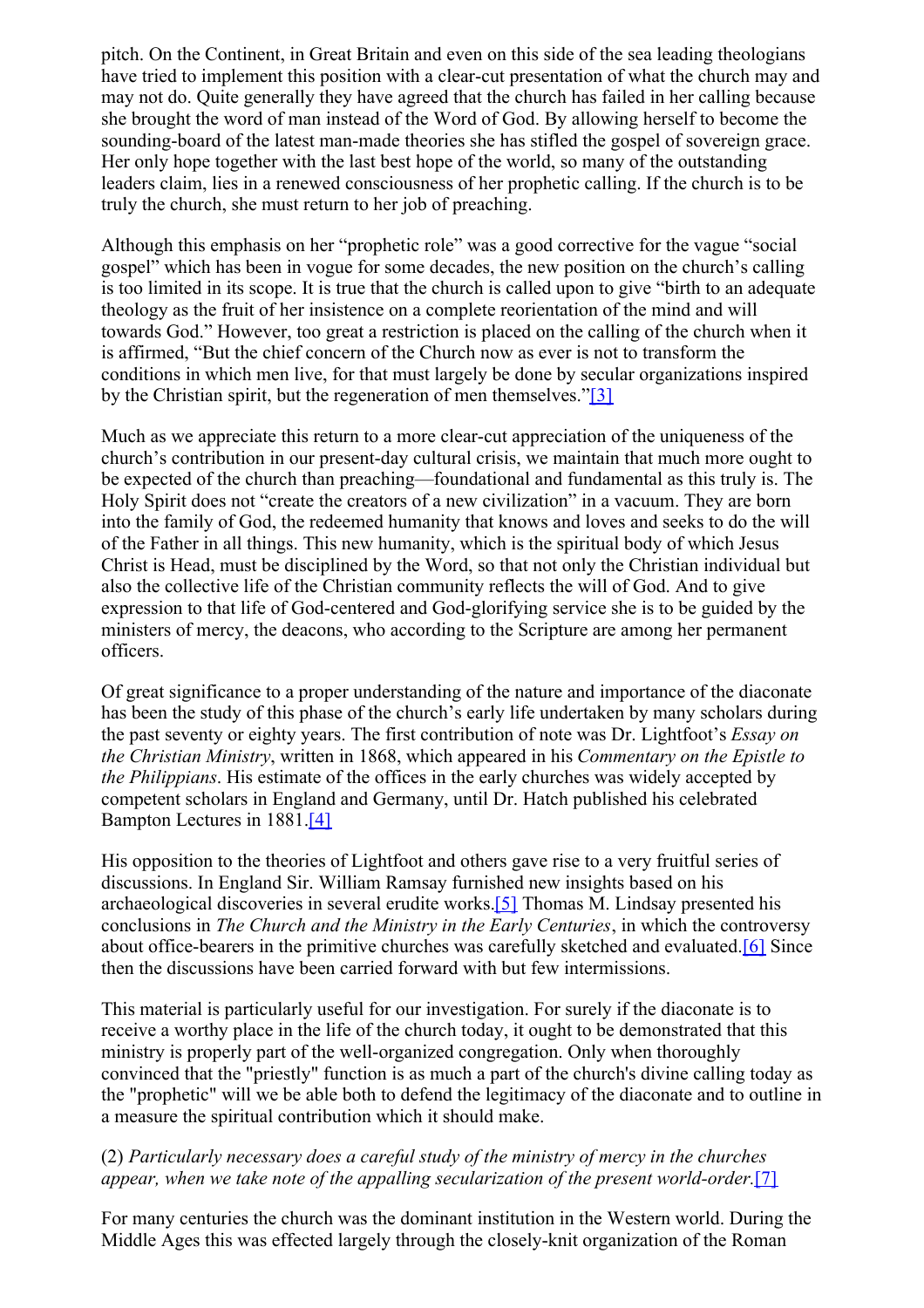Catholic Church. With the Protestant Reformation this external unity was shattered. However, the spiritual power of the gospel became markedly manifest in the lives of hundreds of thousands who because of their allegiance to the supreme Head of the church refused allegiance to the pope. Protestants of various types were more thoroughly convinced of the necessity of a God-centered and Biblically-grounded philosophy and practice of life than the Roman Catholics of the medieval period ever were. Especially was this strong in the lives of those who followed the Calvinistic pattern. The story of the Reformed people in France, the Netherlands, Hungary, Great Britain and not the least of the Puritans in America reflects a way of life which is diametrically opposed to the materialistic and earth-bound secularism which sways the world today. Therefore, those who defend the thesis that secularism is the legitimate offspring of Protestantism betray the grossest ignorance of the spiritual dynamic which inspired her people as well as her leaders.

The tap roots of this spiritually devastating movement must be sought in other soil than that in which Protestantism flourished. Already before the Reformation in those nations which were at least outwardly to remain loyal to the Roman Catholic Church the influence of the Renaissance with its glorification of classical Greek and Roman culture blinded the eyes of many to the things of the Spirit of God. As this new ferment gradually spread from one country to another, the lives of multitudes were divorced from the gospel of Christ. It both produced and was kept alive by a revolutionary spirit which completely transformed the life of Europe. It has now appeared in all lands as a "new gospel," competently aided and abetted by such movements as the industrial revolution, "neutral" public education, and power politics on the national and international levels.

Today there is no greater foe of the Christian gospel than this materialistic secularism. It has registered its most signal triumphs in the Russian communistic order which has openly attacked the church, ridiculed the gospel of Christ and set in opposition to it the "gospel" according to Karl Marx.

The secularization of a world largely committed in the past to the Christian pattern of thought and action required centuries to achieve its present position of prominence. But now that its gains have been consolidated, the battle-lines are being sharply drawn. Both Roman Catholics and Protestants ceaselessly warn against its all-pervading influence. Even the leaders of the non-Christian religions are aware of its threat to their positions. The life of the race today manifests a disintegrating quality which bodes ill for the future, since it cannot satisfy the heart and mind of man. "For years secular thinking around the world has not been governed by any single, luminous idea that gives meaning and purpose to life...Even before the last world war, Albert Schweitzer had become aware of the lack of an integrating conception in our culture.... What is at stake is a clear, coherent conception of life."<sup>[8]</sup> In summarizing this situation with its crucial effects for our nation the same author affirms, "I pause at this point to say that the effect of all this upon the United States and upon the American public opinion generally is devastating. This is particularly so in the world of youth. We live like people in a strange world.... We are conscious of no all-embracing purpose. Broken-mindedness benumbs the heart; it dries the fountains of philanthropy; it makes heroic action impossible; it creates cynicism and distrust. It is a condition much harder to cure than that of the broken heart.["\[9\]](#page-0-0)

<span id="page-3-1"></span><span id="page-3-0"></span>By now this secularization has fully saturated our culture. Everything is separated from God and His Word. Government, education, economics, recreation and culture have come to be regarded as ends in themselves. Such a way of life can rise no higher than its source. Thus all of its products are as earth-bound as its theories.

That this secularization has sapped the strength of philanthropy is evident on every hand. That grace had for centuries been the hallmark of the church and believers. In distinction from those who sought only themselves, the people of God were deeply convinced of their obligation to help all who were in need. At first this was done in and through the church. Later private charities imbued with the Christian spirit developed next to the instituted church. Finally this work was removed from the inspiration and leadership of the church and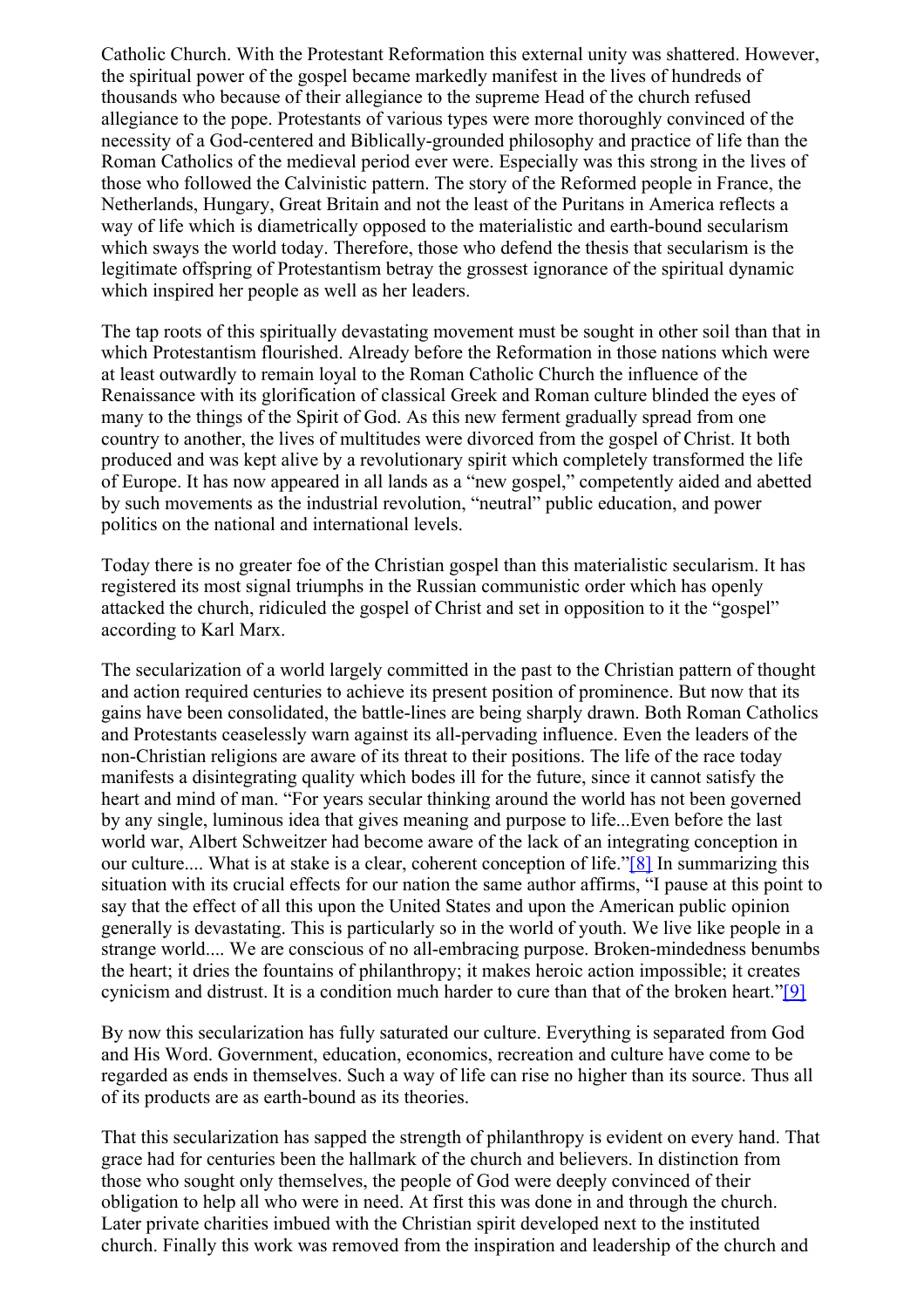handed over to the state in many countries. But by making charity a function of the government we have robbed it of its spiritual rootage and character, of its intimate relation to the will of the God of the Scriptures, and of its original consideration for the dignity and welfare of man. No purely humanitarian philanthropy can ever answer to the demands of the law of love. This can be done only where that law is understood, appreciated and applied in obedience to the divine mandate. And since it is the God-given function of the ministry of mercy to demonstrate the power of this law concretely and to furnish definite guidance to all who recognize its authority, no time is more favorable for the restoration of the diaconate than this secular age which, though it knows so little of the things of the spirit, still complains of the vacuum in the lives of men which must be filled.

#### (3) *A third argument for considering the ministry of mercy today may be gleaned from the growing complexity of the problems which have arisen in our modern culture*.

This exceedingly complex phenomenon is quite in contrast with the simplicity of life as it was originally lived in various parts of the world. With the new means of communication and transportation our world has been shrinking. The problems of Brazil and China and Hungary, for example, are today in a very real sense the problems of the average American. Economic upheavals and wars and droughts in one part of the world directly affect the lives of people everywhere. In politics we are no longer largely limited to the local magistrates; we think in terms of world government. In industry are we no longer controlled by the employer who hired us; a thousand complications ranging all the way from United States government regulations to the price of tin in Indonesia determine how long we shall work and how much we shall be paid. When anything goes wrong, it seems to go wrong on a worldwide scale. Both the economic recession of the thirties and the international conflict of the forties have demonstrated this conclusively.

Today we find evidences of poverty on every hand caused by the rising living standards which prevail throughout the world. Whereas in times past the actual income of most people was far smaller than it is today, the hardships encountered today were largely unknown or at least unrecognized. Much difficulty is encountered because of the complexity of world economy. Thus today there is a crying need for security, not only political but especially economic, throughout the world. We are beginning to understand the ties which bind us indissolubly to the whole race better than before. The cataclysmic wars of this century have forced on our attention the basic unity of the race also in its suffering. New fields are opened for the ministry of mercy, and in this the members of Christ's church must somehow be made to share. Also in the fulfillment of the law of love it is our duty to outgrow the former limited and provincial outlook which sees need only at the back-door and closes its eyes to the sorrows of the world community.

#### <span id="page-4-0"></span>(4) And finally there is no escaping the question of the place of the ministry of mercy in the *churches today because of the growing preoccupation of man with his physical needs*[.\[10\]](#page-0-0)

Much of this has been fostered by the spread of socialistic and communistic theories which are grounded in historical materialism and hold forth the hope of heaven on earth to the downtrodden masses. Quite naturally when such glittering promises of decent dwellings and full dinner-pails are sketched to the poverty-stricken peoples of earth, especially to those who have felt the blighting breath of secularism, it need not surprise us that multitudes eagerly swear allegiance to a new way of life. Little do they realize and less do they care that they are bartering freedom for security. In so many instances they have never known liberty. These same economic philosophies have also forced the democracies to pay more attention to cleaning up their own houses. Many types of social legislation have been passed and enforced because of the growing clamor for economic security. Man is much more conscious of his body than of his soul.

This concern has been further fostered by the tremendous advances of medical science. No longer is sickness regarded with fear as in times past. So many ailments once considered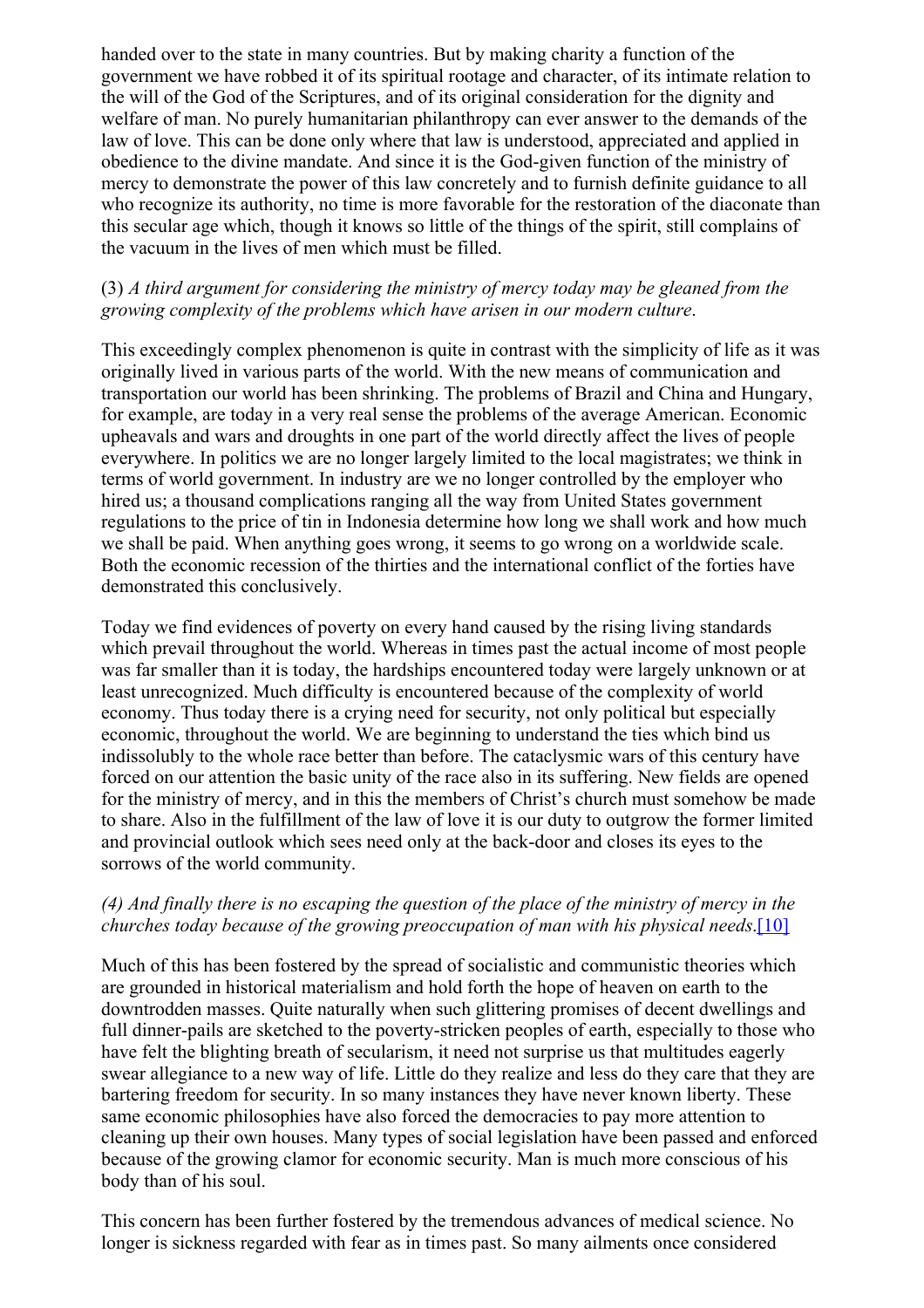incurable can now be conquered. But here too the care of the body has been too much divorced from the care of the soul. The constitutional unity of man is attacked by a practical denial of the needs of the spirit.

In this field the church in times past has made tremendous contributions. And because the ministers of mercy were charged with the problems of poverty and sickness in those days it is well to ask whether also today they may have something to offer which has been too long obscured or denied.<sup>[\[11\]](#page-0-0)</sup>

<span id="page-5-0"></span>In consideration of the above we should gratefully take note of the plain teaching of Scripture that Christ has provided His church on earth with the necessary auxiliaries to meet the challenge of every age. As He Himself came not to be ministered unto but to minister and to give His life a ransom for many, so He lays the law of sacrificial love upon the hearts of His people. They must follow in His footsteps. To make their loving service effective He has instituted the ministry of mercy.

It is one of the outstanding tragedies that the church has too long minimized and misunderstood this office. Its true significance is in almost total eclipse. And until the church in all seriousness returns to the Word, there is little hope that this eclipse will pass.

It is true that the churches still recognize deacons. There are even arch-deacons and subdeacons. But little do these offices reflect the original institution of the Savior through His apostles. As a result the church has lamentably neglected the duties of Christian charity.

Though in many places philanthropies are flourishing, they owe much of their inspiration to the tender mercies of a few individuals and are usually regulated by some secular committee. In some places small groups of believers have constituted themselves as relief organizations. In others believers either directly or indirectly seek to influence the passing of social legislation in the hope that poverty will be curbed and large benefits extended to needy individuals and families. But all these attempts fail to show the power of the church as the great spiritual agency for mercy in a world shot through with distress and despair. The healing touch of the sympathetic Savior is seldom felt through the loving service of His disciples. We, too, are in a measure to blame for the secularization of the works of charity. In our superficial concern with the body we failed to realize that many who are suffering physically faint for lack of the refreshing waters of Christian love and fellowship.

In our modern world it is essential that we realize that the church of Christ has a well-defined priestly as well as prophetic function.

We may not leave it to a few individuals to discharge this function in the name of Christ. The calling comes to all who are members of His spiritual body. And to make it effective, we must use the agency which He Himself has provided in the office of the deacons.

In this way of faith and obedience the well-being of the whole church will be promoted. Only by personally participating in the works of mercy through the legitimate representatives of the Savior with unbroken regularity will we be led to a deeper appreciation of the love of God in Christ towards us. We need a renewed conviction that the gospel of grace has a message for the body as well as for the soul, for this life as well as for the life to come. The eloquent message of the hymn of a previous century demands our attention.

Thine arm, O Lord, in days of old, Was strong to heal and save; It triumphed o'er disease and death, O'er darkness and the grave.

To Thee they went the blind, the dumb, The palsied and the lame, The leper with his tainted life, The sick with fevered frame.